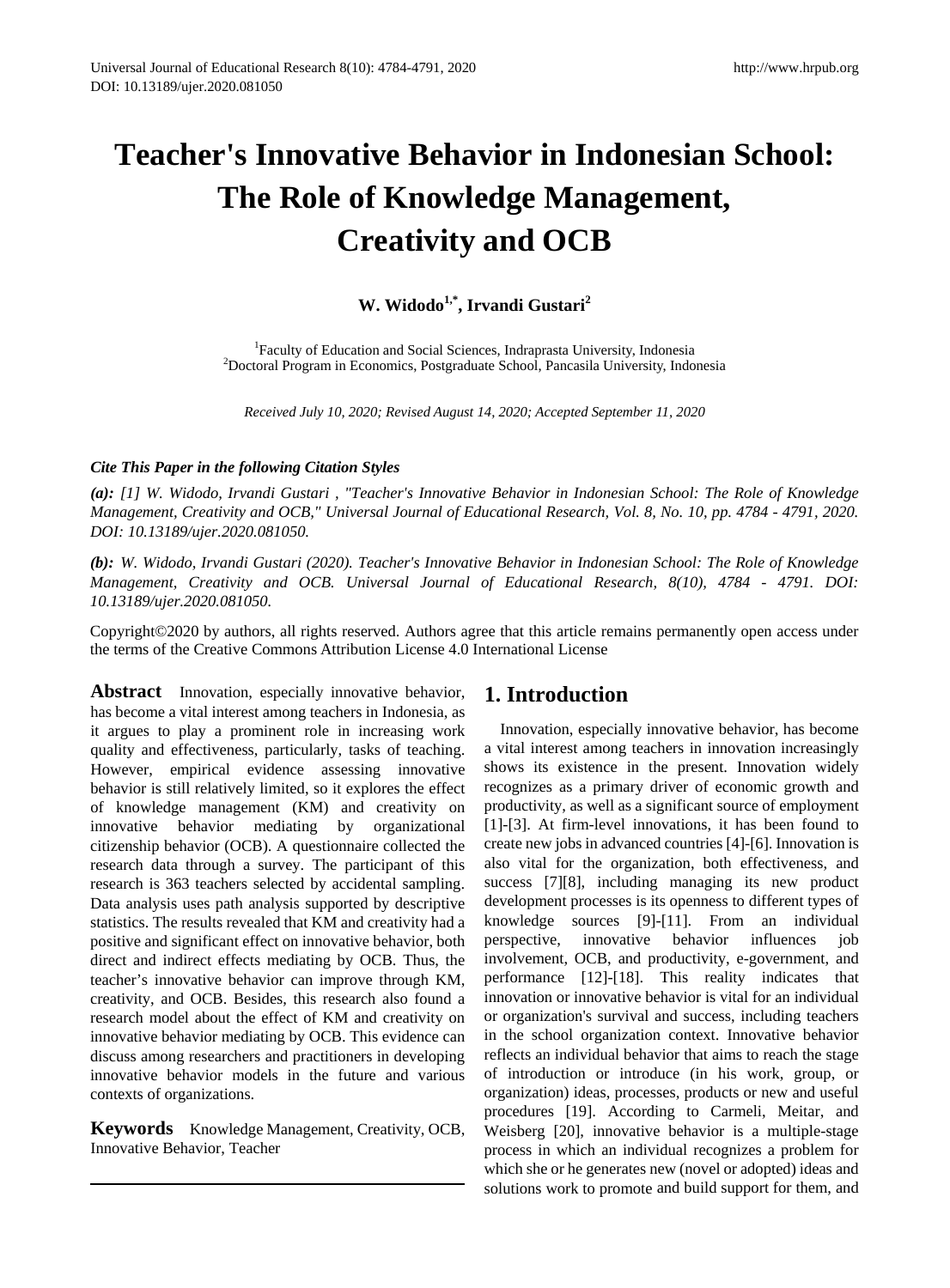produce an applicable prototype or model for the use and benefit of the organization or parts within it. Kleysen and Street [21] identified five dimensions of innovative behavior: opportunity exploration, generativity, informative investigation, championing, and application. Based on studies and research in various countries, industrial, occupational sectors, and organizations, innovative behavior among others affected knowledge management (KM), creativity, and organizational citizenship behavior (OCB).

# **2. Literature Review and Hypothesis Development**

#### **2.1. KM and Innovative Behavior**

The issue of KM is still impressive from time to time because, in reality, everyone or the organization needs to manage its knowledge as best as possible to provide more optimal benefits. In conceptually, KM is concerned with storing and sharing the wisdom, understanding, and expertise is accumulated in an organization about its processes, techniques, and operations [22], making sure that knowledge from employees, teams, and units in an organization is captured, remembered, stored, and shared with others [23]. KM also processes enhancing company performance by using tools, processes, systems, and cultures to improve the creation, sharing, and use of knowledge [24]. Besides, KM involves recognizing, generating, documenting, distributing, and transferring among persons useful information, know-how, and expertise to improve organizational effectiveness [25], hence requires developing a system for collecting and maintaining data, information, experiences, and lessons, as well as improving communication [26].

Davenport [27] identified ten principles of knowledge in which he emphasizes the people, process, and conceptual aspects of KM. The people related to the implementation of KM is very political the need for a person or person to be the official knowledge managers for an organization, the idea that people may find that using knowledge and sharing it is not easy or natural, and KM requires hybrid solutions of people and technology. Process related that KM involves improving or trans-forming existing knowledge work process, providing people with access to knowledge is only the beginning of knowledge management, and that KM is never finished because knowledge is continually changing and evolving. Conceptually related that KM is very expensive, noting that stupidity is even more so, maps of an organization's knowledge as it exists are more critical than hypothetical models of how it should organize. KM requires a knowledge contract, a constitutional of the thorny concept of intellectual property. These principles can be realized in practice, potentially stimulating innovative behavior among the organization members,

including teachers, as part of the school. Several studies in various fields in various countries, industrial, occupational sectors, and organizations concluded that KM influences innovative behavior [28]-[34]. Based on argues and studies above, the first hypothesis in this study is:

**H<sub>1</sub>:** KM had a direct effect on innovative behavior.

#### **2.2. Creativity and Innovative Behavior**

Creativity is also as antecedence of innovative behavior. Creativity is the ability to reformulate what we know, generally in light of new information, and develop a new concept or an original idea [35] or modify something that already exists into a new concept [36]. There are four kinds of creativity, namely: associations – that the brain is involved in making associations, often between hitherto unconnected things; incremental and radical – creativity is about breaking through to radically new ideas, framing the problem differently, and finding new directions for solving it; divergent and convergent thinking – convergent thinking is about focus, homing in on a single "best" answer, while divergent thinking is about making associations, often exploring around the edges of a problem; and pattern recognition – particularly about patterns and our ability to see them [37]. Based on factor analysis, Guilford [38] identified five characteristics abilities of creativity, namely: fluency, flexibility, originality, elaboration, and redefinition. In reality, if these indicators at a high level can increase innovative behavior, as has been proved in studies by scholars that creativity influences innovative behavior [39]-[41]. Based on the statements and studies above, the second hypothesis in this study is:

**H2:** Creativity had a direct effect on innovative behavior.

#### **2.3. OCB and Innovative Behavior**

Like innovative behavior and creativity, OCB also consistently becomes attention among academics and practitioners. The reality shows OCB's existence of OCB essential for the organization, both profit and non-profit organizations, including educational organizations. For example, OCB can increase productivity [42], employee performance [43][44], and then implications to organizational performance [45]-[47]. Bolino and Turney, like a quote by Schultz and Schultz [48] quote, illustrate that OCB was putting forth the effort, doing more for your employer than the minimum requirements of your job. For example, there were taking on additional assignments, voluntary assisting other people at work, keeping up with the developments in one's field or profession, following company rules even when no one is looking, promoting and protecting the organization, and keeping a positive attitude and tolerating inconveniences at work. Linebaugh and Hagerty, as quoted by Cascio [49], state that OCB reflects discretionary behaviors performed outside of one's formal role that helps other employees perform their jobs or that shows support for and conscientiousness toward the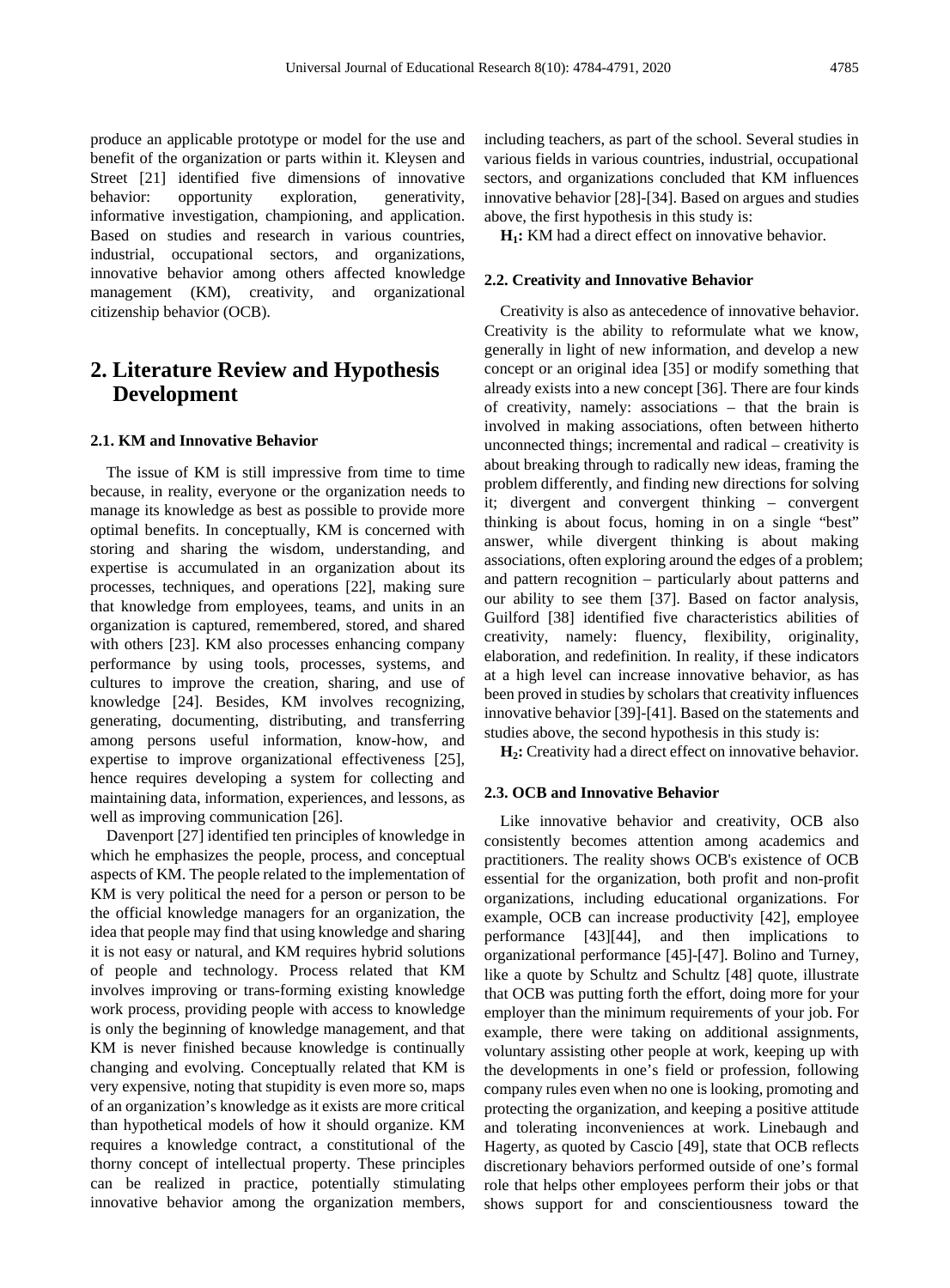organization. OCB consists of employee behavior beyond the call of duty, exceeds formal job duties, such as cooperation and helpfulness to others that support the organization's social and psychological context, but is often necessary for the organizational survival [50]-[52]. Organ, Podsakoff, and MacKenzie [53] identified five indicators of OCB, namely: altruism, conscientiousness, sportsmanship, courtesy, and civic virtue. If in good condition, this indicator can stimulate extra-behavior, including innovative behavior, such as exploration, informative investigation, championing, and application [21]. The studies conducted by scholars also indicate that OCB affects innovation behavior [54]-[58]. Based on the statements and studies above, the third hypothesis in this study is:

**H3:** OCB had a direct effect on innovative behavior.

### **2.4. KM and OCB**

OCB, besides influences innovative behavior also affected by KM. When the principles or indicators of KM can be implemented in the organizations, so it can increase teachers' OCB's manifest in altruism, conscientiousness, sportsmanship, courtesy, and civic virtue [53]. For example, the authority of the organization who emphasizes needs of transforming existing knowledge work process, providing people with access to knowledge is only the beginning of knowledge management, and that KM never finishes because knowledge is continually changing and evolving, it can increase conscientious-ness and sportsmanship among members of the organizations. The research carried out by Lin, and Hsiao [59] shows that KM affects OCB. Based on argues and studies above, the fourth hypothesis in this study is:

**H4:** KM had a direct effect on OCB.

#### **2.5. Creativity and OCB**

OCB is also affected by creativity. While indicators of creativity are reflected in fluency, flexibility, originality, elaboration, and redefinition [38] if adequate conditions can increase teachers' OCB's manifest in altruism, conscientiousness, sportsmanship, courtesy, and civic virtue [53]. As an illustration, the teacher with high elaboration tends adequate in sportsmanship. The studies conducted by Obiora and Okpu [60] and Deng and Guan [61] show that creativity influences OCB. Based on the studies and statements above, the fifth hypothesis in this study is:

**H5:** Creativity had a direct effect on OCB.

## **2.6. KM and Innovative Behavior Mediating by OCB**

Based on the various results of the research above, OCB mediates the KM effect on innovative behavior. If in good condition, the indicators of KM can stimulate teacher's OCB manifested in altruism, conscientiousness, sportsmanship, courtesy, and civic virtue [53], and then implicate to increase innovative behavior reflected in opportunity exploration, generativity, informative investigation, championing, and application [21]. The research carried out by Lin and Hsiao [59] shows that KM affects OCB, while the studies conducted by scholars proved that OCB affects innovation behavior [56]-[58]. Based on the statements and studies above, the sixth hypothesis in this study is:

H<sub>6</sub>: KM had an indirect effect on innovative behavior mediating by OCB.

# **2.7. Creativity and Innovative Behavior Mediating by OCB**

OCB also mediates the effect of creativity on innovative behavior. The indicators of creativity consist of fluency, flexibility, originality, elaboration, and redefinition [38] if in good condition can stimulate teacher's OCB manifested in altruism, conscientiousness, sportsmanship, courtesy, and civic virtue [53], and then implicate to increase innovative behavior reflected in opportunity exploration, generativity, informative investigation, championing, and application [21]. The research carried out by scholars shows that creativity influences OCB [60]-[61], and the other studies proved that OCB affects innovation behavior [56]-[58]. Based on the statements and studies above, the seventh hypothesis in this study is:

**H7:** Creativity had an indirect effect on innovative behavior mediating by OCB.

# **3. Methods**

This research uses a quantitative approach to the survey method. The research participant is 363 mathematics and natural science teachers in Indonesia spreading across four provinces (Jakarta, Banten, West Java, Riau) determined by accidental sampling based on participant willingness to fill in the questionnaire at the time the research was conducted [62]. A questionnaire was collected by using in the form of a Likert scale model with five alternative answers: strongly disagree, disagree, neutral, agree, and strongly agree. The questionnaire is made by researchers themselves based on the theoretical dimensions or indicators of the experts. The KM questionnaire consisted of 10 items with alpha coefficients  $= .938$ , creativity consists of 10 items with alpha coefficients = .911, OCB consists of 10 items with alpha coefficients = .874, and innovative behavior consists of 10 items with alpha coefficients = .932. Data analysis is performed using descriptive statistics and path analysis. Descriptive analysis is performed by SPSS version 26 and path analysis by Lisrel 8.80.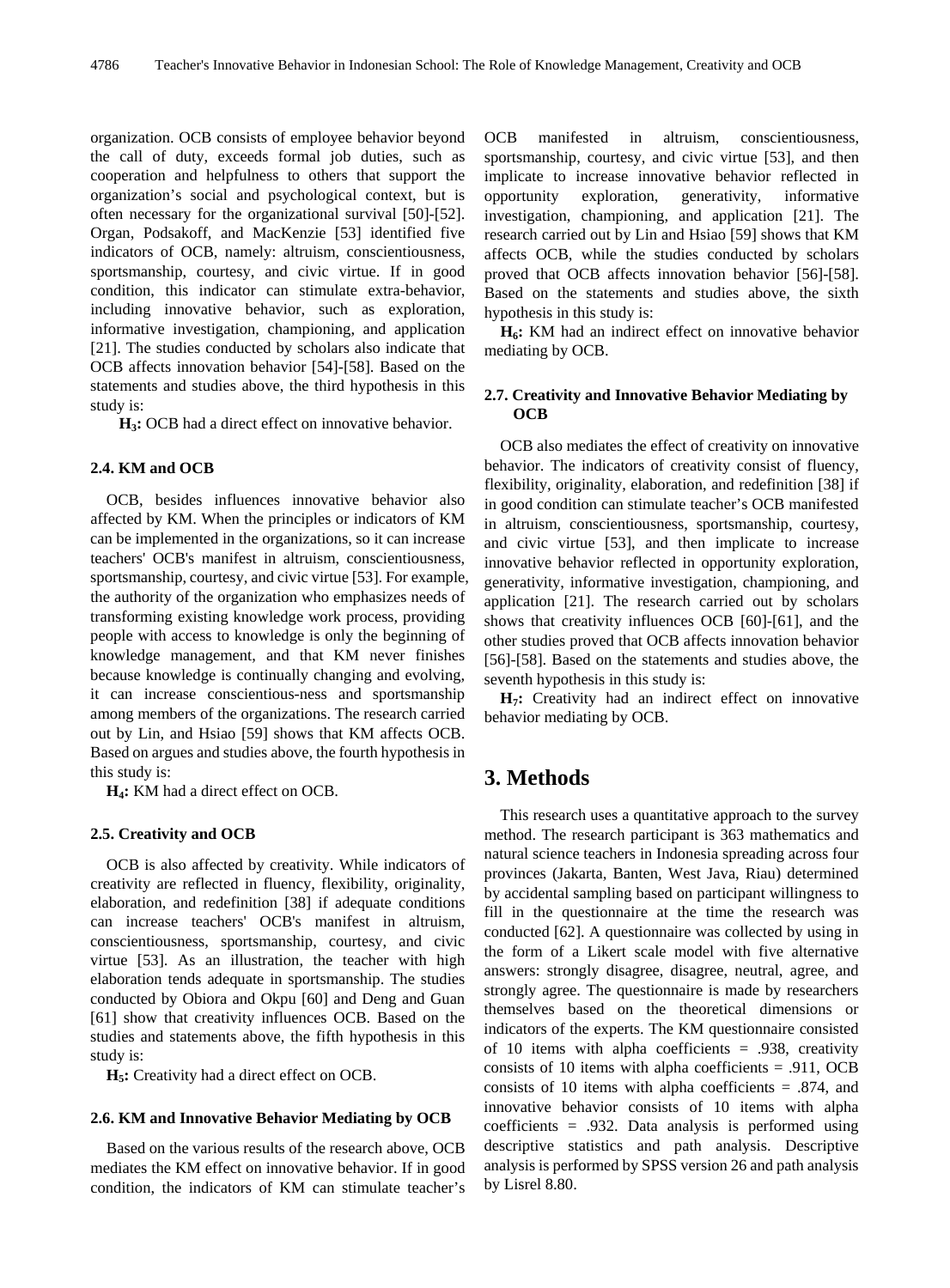# **4. Result and Discussion**

# **4.1. Description of the Participants**

| Profile          |                   | <b>Amount</b>  | Percentage |  |  |  |  |
|------------------|-------------------|----------------|------------|--|--|--|--|
| Gender           |                   |                |            |  |  |  |  |
| 1.               | Male              | 131            | 36.09      |  |  |  |  |
| 2.               | Female            | 232            | 63.91      |  |  |  |  |
| Age              |                   |                |            |  |  |  |  |
| 1.               | $\leq$ 25 Year    | 46             | 12.67      |  |  |  |  |
| 2.               | $26 - 35$ Year    | 153            | 42.15      |  |  |  |  |
| 3.               | $36 - 45$ Year    | 85             | 23.42      |  |  |  |  |
| 4.               | $46 - 55$ Year    | 77             | 21.21      |  |  |  |  |
| 5.               | $\geq 56$ Year    | $\overline{c}$ | 0.55       |  |  |  |  |
|                  |                   | Education      |            |  |  |  |  |
| 1.               | Diploma (D3)      | 6              | 1.65       |  |  |  |  |
| 2.               | Bachelor (S1)     | 276            | 76.03      |  |  |  |  |
| 3.               | Postgraduate (S2) | 81             | 22.31      |  |  |  |  |
|                  |                   | <b>Status</b>  |            |  |  |  |  |
| 1.               | Married           | 276            | 76.03      |  |  |  |  |
| 2.               | Unmarried         | 87             | 23.97      |  |  |  |  |
| Length of Teach  |                   |                |            |  |  |  |  |
| 1.               | $\leq$ 5 Year     | 121            | 33.33      |  |  |  |  |
| 2.               | $6 - 10$ Year     | 85             | 23.42      |  |  |  |  |
| 3.               | $11 - 15$ Year    | 58             | 15.98      |  |  |  |  |
| $\overline{4}$ . | $\geq 16$ Year    | 99             | 27.27      |  |  |  |  |

Description of the participants of this research is shown

in Table 1. The majority of gender is female (63.91%), age 26-35 years (42.15%), bachelor education (76.03%), marital status (76.03%), and length of teaching  $\leq$  five years (33.33%).

# **4.2. Result**

The results of the descriptive statistical analysis for the four research variables are present in Table 2. The mean values of the four variables from the lowest to the highest in succession are innovative behavior (39.01), OCB (39.08), creativity (40.60), and KM (43.26).

The hypothesis testing results in Table 3 show that all hypotheses were supported (t value > t table at  $\alpha$ = .01). In detail, KM, creativity, and OCB had a significant direct effect on innovative behavior, KM and creativity had a significant direct effect on OCB, and KM had a significant indirect effect on innovative behavior mediated by OCB. Based on result path coefficient, the OCB had a direct effect more adequate on innovative behavior (.56) then KM (.07) and creativity (.37), creativity had a direct effect more adequately on OCB (.49) then KM (.28), and creativity had an indirect effect more adequately on innovative behavior mediated by OCB (.27) then KM (.16). In Figure 1 and Figure 2, the test results of the fittest of structural model show the significant with Chi-Square  $= 0.000$ , df  $= 0$ ,  $p$ -value = 1.000 > .05 and RMSEA = .000 < .08, so that the model tested is fit. That means the theoretical model is tested by empirical data from teacher's mathematics and natural science teachers at four provinces (Jakarta, Banten, West Java, Riau) in Indonesia.

|                |         | KM     | <b>Creativity</b> | OCB      | <b>Innovative Behavior</b> |  |
|----------------|---------|--------|-------------------|----------|----------------------------|--|
|                | Valid   | 363    | 363               | 363      | 363                        |  |
| N              | Missing | 0      | $\mathbf{0}$      | $\Omega$ | $\mathbf{0}$               |  |
| Mean           |         | 43.26  | 40.60             | 39.08    | 39.01                      |  |
| Median         |         | 43.00  | 40.00             | 39.00    | 39.00                      |  |
| Mode           |         | 40     | 40                | 38       | 40                         |  |
| Std. Deviation |         | 5.141  | 4.745             | 4.458    | 6.059                      |  |
| Variance       |         | 26.429 | 22.517            | 19.878   | 36.710                     |  |
| Range          |         | 31     | 24                | 29       | 35                         |  |
| Minimum        |         | 19     | 26                | 21       | 15                         |  |
| Maximum        |         | 50     | 50                | 50       | 50                         |  |
| Sum            |         | 15702  | 14737             | 14185    | 14162                      |  |

**Table 2.** Descriptive Statistics

**Table 3.** Summary of path coefficients and t values

| <b>Hypothesis</b>                                                                                                | <b>Path Coefficients</b> | <b>T</b> Value | <b>Hypothesis Testing</b> |
|------------------------------------------------------------------------------------------------------------------|--------------------------|----------------|---------------------------|
| H <sub>1</sub> : KM $(X_1)$ on innovative behavior $(Y_2)$                                                       | $.07**$                  | 2.42           | Supported                 |
| $H_2$ : Creativity (X <sub>2</sub> ) on innovative behavior (Y <sub>2</sub> )                                    | $37**$                   | 11.32          | Supported                 |
| $H_3$ : OCB (Y <sub>1</sub> ) on innovative behavior (Y <sub>2</sub> )                                           | $.56**$                  | 16.18          | Supported                 |
| $H_4$ : KM $(X_1)$ on OCB $(Y_1)$                                                                                | $28**$                   | 6.48           | Supported                 |
| $H_5$ : Creativity $(X_2)$ on OCB $(Y_1)$                                                                        | $49**$                   | 11.33          | Supported                 |
| $H_6$ : KM $(X_1)$ on innovative behavior $(Y_2)$ mediating by OCB $(Y_1)$                                       | $.16***$                 | 6.02           | Supported                 |
| $H_7$ : Creativity (X <sub>2</sub> ) on innovative behavior (Y <sub>2</sub> ) mediating by OCB (Y <sub>1</sub> ) | $27**$                   | 9.28           | Supported                 |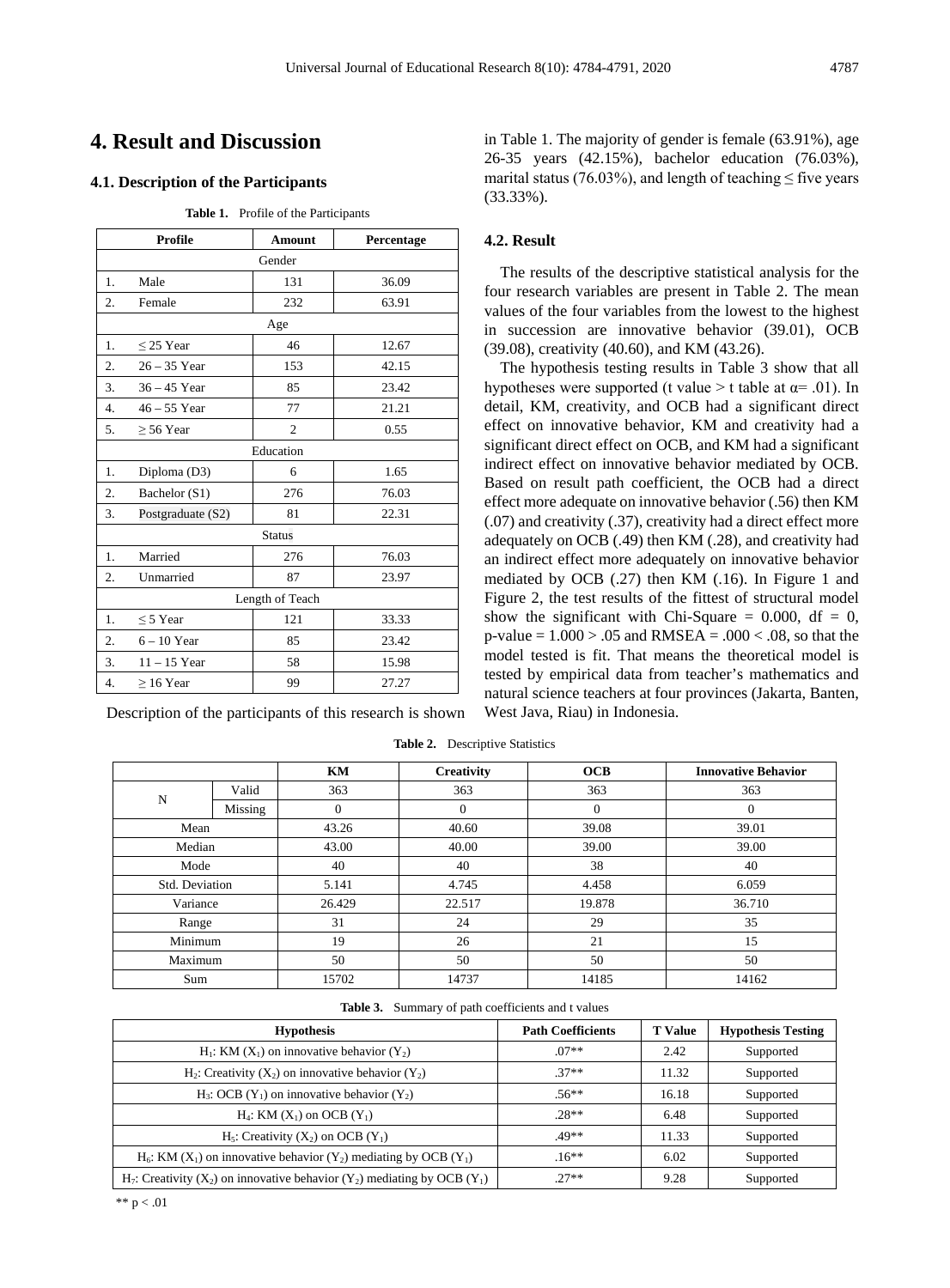

Chi-Square=0.00, df=0, P-value=1.00000, RMSEA=0.000

**Figure 1.** Path Coefficients



Chi-Square=0.00, df=0, P-value=1.00000, RMSEA=0.000

#### **Figure 2.** T Values

#### **4.3. Discussion**

This research revealed that KM and creativity had a significant effect on innovative behavior mediated by OCB. This finding confirms that KM, creativity, and OCB are important antecedences for innovative behavior. Moreover, OCB plays a significant role as a mediator of the KM's effect and creativity on innovative behavior. This evidence consistent with other research results in various countries, industrial, occupational sectors, and organizations used as a reference to develop this research hypothesis. For example, several studies concluded that innovative behavior is influenced by KM [32]-[34], creativity [39]-[41], and OCB [45]-[47]. As a consequence of this evidence, school leaders or managers need to maintain and to manage KM, creativity, and OCB seriously through various policies, approaches, and strategies that are relied on to develop the teacher's innovative behavior. That is very important because, as shown in several studies that innovative behavior (included innovation) gives a concrete contribution to job involvement, OCB, and performance (individual level), effectiveness and success (organization level), and economic growth and productivity

(nations/countries level).

This study also found that OCB plays a vital role as mediators of the influence of KM and creativity on innovative behavior. This evidence similar to studies Lin and Hsiao that KM influences OCB [59], investigated by researchers that creativity influences OCB [60] [61], and the studies by scholars that OCB affects innovative behavior [56]-[58]. This finding reveals empirical facts that the existence of OCB needs to consider in the context of developing innovative behavior through KM and creativity. Any efforts to develop innovative behavior will be better if done through improving KM and creativity with support improving OCB. It has the consequence that the school leaders and managers need to manage OCB optimally through various possible policies, approaches, and strategies.

Finally, the results of this study confirm the results of several studies in various countries, industrial, occupational sectors, and organizations and find a new empirical model of the effect of KM and creativity on innovative behavior mediated by OCB based on the data from teacher's mathematics and natural science teachers at four provinces (Jakarta, Banten, West Java, Riau) in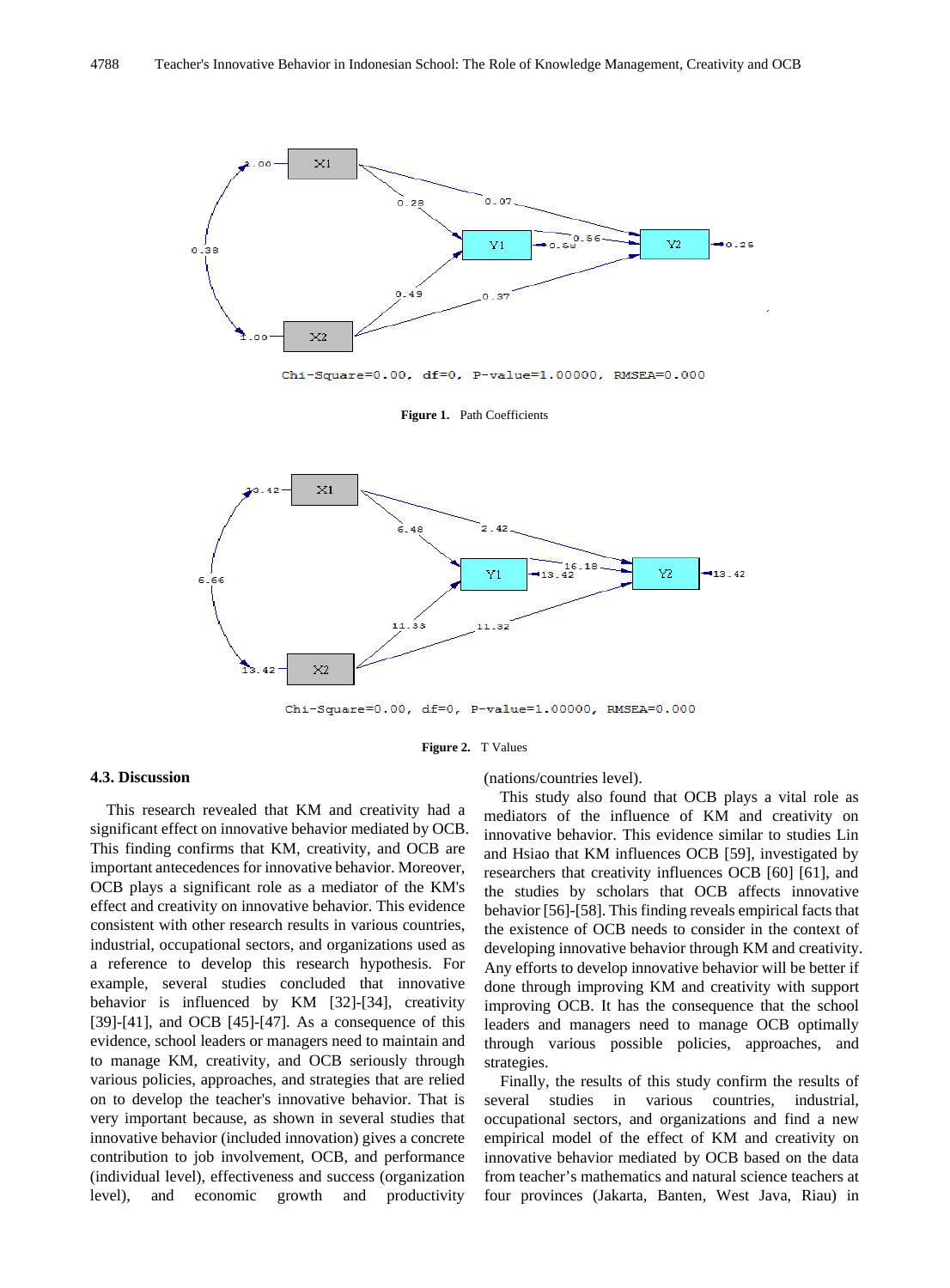Indonesia. This model can be discussed as a discourse or reference among researchers and practitioners to build better models of innovative behavior in the future and various contexts of organizations.

# **5. Conclusions**

This research proves that KM and creativity had a significant effect on innovative behavior, either directly or indirectly, mediated by OCB. The research also found a research model about the effect of KM and creativity on innovative behavior mediated by OCB with the research field of the teacher's mathematics and natural science teachers at four provinces (Jakarta, Banten, West Java, Riau) in Indonesia. This model can be discussed as a discourse among researchers and practitioners to build better models of innovative behavior in the organizations' future and various contexts. For the researcher, the model can be an application to various educational organizations. Besides, the researchers also can build and expand into complex research more by adding new variables or other indicators. For practitioners, the model can be used to increase the innovative behavior of teachers or employees through the perspective of KM, creativity, and OCB.

# **Acknowledgments**

We are very grateful to the teachers in Indonesia who volunteered to spend their time and full dedication to responding to every statement item in the questionnaire completely and correctly so that it could use as research material in this article. May this willingness and dedication be a contribution to the development of science that can seeding to civilization.

# **REFERENCES**

- [1] Verspagen, B. (1992). Endogenous innovation in neoclassical growth models: A survey. *J. Macroecon*. *14*(4), 631–662.
- [2] Van Dijk, M. P., & Sandee, H. (2002). Innovation and Small Enterprise Development in Developing Countries: Some Conclusions. Cheltenham, UK: Edward Elgar Publishing, Inc.
- [3] Fagerberg, J., Mowery, D.C., Nelson, R.R. (Eds.). (2005). The Oxford Handbook of Innovation. Oxford, UK: Oxford University Press,
- [4] Pianta, M. (2005). Innovation and employment. In: Fagerberg, J., Mowery, D., Nelson, R. (Eds.), The Oxford Handbook of Innovation. Oxford: Oxford University Press.
- [5] Hall, B. H., Lotti, F., & Mairesse, J. (2008). Employment, innovation, and productivity: Evidence from Italian

microdata. *Ind. Corp. Change, 17*(4), 813–839.

- [6] Harrison, R., Jaumandreu, J., Mairesse, J., & Peters, B. (2014). Does innovation stimulate employment? A firm-level analysis using comparable micro-data from four European countries. *Int. J. Ind. Organ, 35*(1), 29–43.
- [7] Yuan, F., & Woodman, R. W. (2010). Innovative behavior in the workplace: The role of performance and image outcome expectations. Academy of Management Journal, 53(2), 323– 342.
- [8] Anderson, N., Potočnik, K., & Zhou, J. (2014). Innovation and creativity in organizations: A state-of-the-science review, prospective commentary, and guiding framework. Journal of Management, 40(5), 1297–1333.
- [9] Robertson, P.L., Casali, G.L., & Jacobson, D. (2012). Managing open incremental process innovation: Absorptive capacity and distributed learning. Res. Policy, 41, 822–832
- [10] Gambardella, A., & Panico, C. (2014). On the management of open innovation. Res. Policy, 43, 903–913.
- [11] Laursen, K., & Salter, A.J. (2014). The paradox of openness: Appropriability, external search, and collaboration. Res. Policy, 43, 867–878
- [12] Lee, K., & Kang, S. (2007). Innovation types and productivity growth: Evidence from Korean Manufacturing Firms. Global Economics Review, 36, 343-359.
- [13] Chang, L., & Liu, C. (2008). Employee empowerment, innovative behavior, and job productivity of public health nurses: A cross-sectional questionnaire survey. International Journal of Nursing Studies, 45(10), 1442-1448.
- [14] Hanif, A., & Bukhari, I. (2015). Relationship between innovative work behavior and job involvement among the employees of telecom sector. Pakistan Journal of Social and Clinical Psychology, 13(2), 23-29.
- [15] Hwang, K., & Choi, M. (2017). Effects of innovation-supportive culture and organizational citizenship behavior on e-government information system security stemming from mimetic isomorphism. Journal International Elsevier Government Information Quarterly, 1-16.
- [16] Shanker, R., Bhanugopan, R., van der Heijden, B.I.J.M., & Farrell, M. (2017). Organizational climate for innovation and organizational performance: The mediating effect of innovative work behavior. Journal of Vocational Behavior, 100, 67–77.
- [17] Schuh, S. C., Zhang, X., Morgeson, F.P., Tian, P., & van Dick, R. (2018). Are you really doing good things in your boss's eyes? Interactive effects of employee innovative work behavior and leader-member exchange on supervisory performance ratings. Hum Resour Manage. 57(39), 7–409.
- [18] Rizki, M., Parashakti, R.D., & Saragih, L. (2019). The effect of transformational leadership and organizational culture towards employees' innovative behavior and performance. International Journal of Economics and Business Administration, VII(1), 227-239.
- [19] Jong, J.D., & Hartog, D.D. (2008). Innovative work behavior: Measurement and validation. Zoetermeer: SCALES.
- [20] Carmeli, A., Meitar, R., & Weisberg, J. (2006). Self-leadership skills and innovative behavior at work.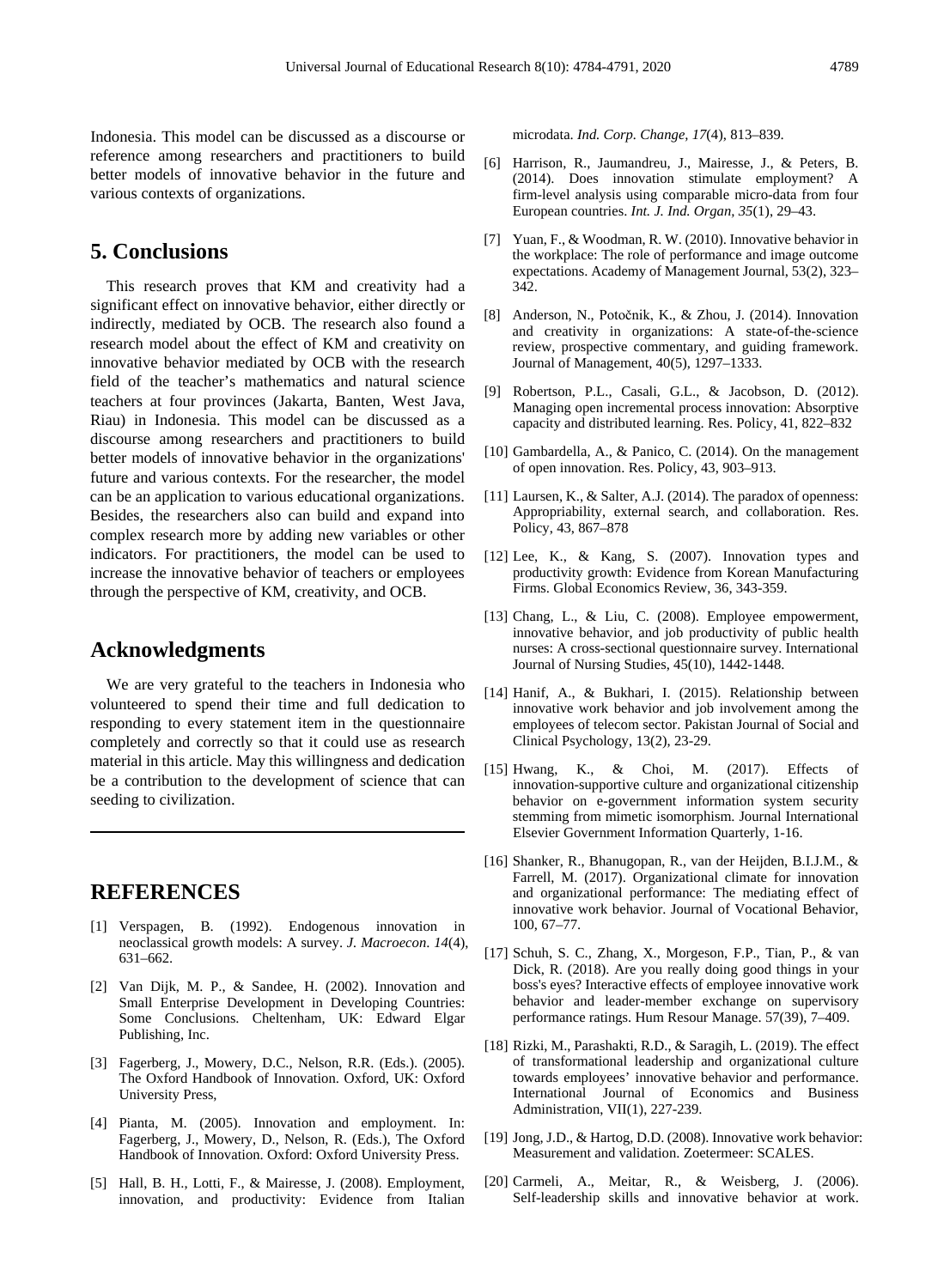International Journal of Manpower, 27(1), 75-90.

- [21] Kleysen, R. F., & Street, C.T. (2001). Toward a multi-dimensional measure of individual innovative behavior. Journal of Intelectual Capital, 2(3), 284-296.
- [22] Armstrong, M. (2009). A handbook of human resource management practice. London: Kogan Page.
- [23] Jackson, S. E., Shculer, R. S., & Werner, S. (2009). Managing human resource, tenth edition. United States of America: South-Western Cengage Learning.
- [24] Noe, R.A., Hollenbeck, J.R., Gerhart, B., & Wright, P.M. (2015). Human resource management. Global edition. New York: McGraw-Hill Education.
- [25] Slocum, J.W., Jackson, S.E., & Hellriegel, D. (2008). Competency-based management. Mason: Thomson Higher Education.
- [26] Rooney, D., Hearn, G., & Ninan (Eds). (2006). Handbook on the knowledge economy. Northampton, MA: Edward Elgar Publishing.
- [27] Davenport, T. H. (1997). Ten principles of knowledge management and four case studies. Knowledge and Proses Management, 4(3), 187-208.
- [28] Donate, M. J., & Guadamillas, F. (2011). Organizational factors to support knowledge management and innovation. Journal of Knowledge Management, 15(6), 890-914.
- [29] Alegre, J., Sengupta, K., & Lapiedra, R. (2011). Knowledge management and innovation performance in a high-tech SMEs industry. International Small Business Journal, 31(4), 454–470.
- [30] Lin, R., Che, R., & Ting, C. (2012). Turning knowledge management into innovation in the high-tech industry. Industrial Management & Data Systems, 112(1), 42-63.
- [31] Kim, T.T., & Lee, G. (2014). Hospitality employee knowledge-sharing behaviors in the relationship between goal orientations and service innovative behavior. International Journal of Hospitality Management, 36, 286.
- [32] Obeidat, B. Y., Al-Suradi, M. M., Masa'deh, R., & Tarhini, A. (2016). The impact of knowledge management on innovation: An empirical study on Jordanian consultancy firms. Management Research Review, 39(10), 1214-1238.
- [33] Schweisfurth, T.G., & Raasch, C. (2018). Absorptive capacity for need knowledge: Antecedents and effects for employee innovativeness. Research Policy, 47, 687–699.
- [34] Camisón-Haba, S., Clemente-Almendros, J.A., Gonzalez-Cruz, T. (2019). How technology-based firms become also highly innovative firms? The role of knowledge, technological and managerial capabilities, and entrepreneurs' background. Journal of Innovation & Knowledge, 4, 162– 170
- [35] Carter, R. (2014). *The human brain book*. London: DK.
- [36] Semiawan, C.R. (2009). Keterbakatan: Mengapa, apa dan bagaimana. Jakarta: Macan Jaya Cemerlang.
- [37] Bessant, J. R., & Tidd, J. (2018). Innovation and entrepreneurship. Chichester: Wiley.
- [38] Guilford, J.P. (1950). Creativity. New York: American

Psychologist.

- [39] Slåtten, T. (2014). Determinants and effects of employee's creative self-efficacy on innovative activities. International Journal of Quality and Service Sciences, 6(4), 326-347.
- [40] Zocche, L., de Paula, I.C., & Kunrath, S.E. (2018). Variables that influence creativity in perception of professionals: A case study in innovative Brazilian companies. Thinking Skills and Creativity, 29, 170-184.
- [41] Neto, J.C., Filipe, J.A., & Caleiro, A.B. (2019). Creativity and innovation: A contribution of behavioral economics. International Journal of Innovation Studies, 3, 12-21.
- [42] Barsulai, S.C., Makopondo, R.O.B., & Fwaya, E. V.O. (2019). The effect of organizational citizenship behavior on employee productivity in star-rated hotels in Kenya. European Journal of Hospitality and Tourism Research, 7(1), 1-8.
- [43] Mallick, E., Pradhan, R.K., & Tewari, H.R. (2015). Organizational citizenship behavior, job performance, and hr practices: A relational perspective. Management and Labour Studies, 39(4), 449–460.
- [44] Hidayah, S., & Harnoto. (2018). Role of organizational citizenship behavior (OCB), perception of justice, and job satisfaction on employee performance. Jurnal Dinamika Manajemen, 9(2) 2018, 170-178.
- [45] Andrew, S. A., & León-Cázares, F. (2015). Mediating effects of organizational citizenship behavior on organizational performance: Empirical analysis of public employees in Guadalajara, Mexico. EconoQuantum, 12(2), 71-92.
- [46] Sadeghi, G., Ahmadi, M., & Yazdi, M.T. (2016). The relationship between organizational citizenship behavior and organizational performance (Case study: Agricultural Jihad Organization of Mazandaran Province). Problems and Perspectives in Management, 14(3), 317-324.
- [47] Aval, S. M., Haddadi, E., & Keikha, A. (2017). Investigating the effect of organizational citizenship behavior (OCB) components on organizational agility. Interdisciplinary journal of education, 1(1), 59- 67.
- [48] Schultz, D., & Schultz, S.E. (2006). Psychology dan work today. New Jersey: Pearson Education Inc.
- [49] Cascio, W. F. (2016) Managing human resources: Productivity, quality of work-life, profit.  $10<sup>th</sup>$  edition. New York: McGraw Hill Education.
- [50] Slocum, Jr. J.W., & Hellriegel, D. (2007). Fundamentals of organizational behavior. New York: Thompson South-Western.
- [51] Kreitner, R. & Kinicki, A. (2010). Organizational behavior. New York: McGraw-Hill International Edition.
- [52] McShane, S. L., & Von Glinow, M.A. (2015). Organizational behavior: Emerging knowledge, global reality. 7<sup>th</sup> edition. United States: McGraw-Hill Education.
- [53] Organ, D.W., Podsakoff, P.M., & MacKenzie, S.B. (2006). Organizational citizenship behavior: Its nature, antecedents, and consequences. California: Sage Publications, Inc.
- [54] Yan, L., & Yan, J. (2013). Leadership, organizational